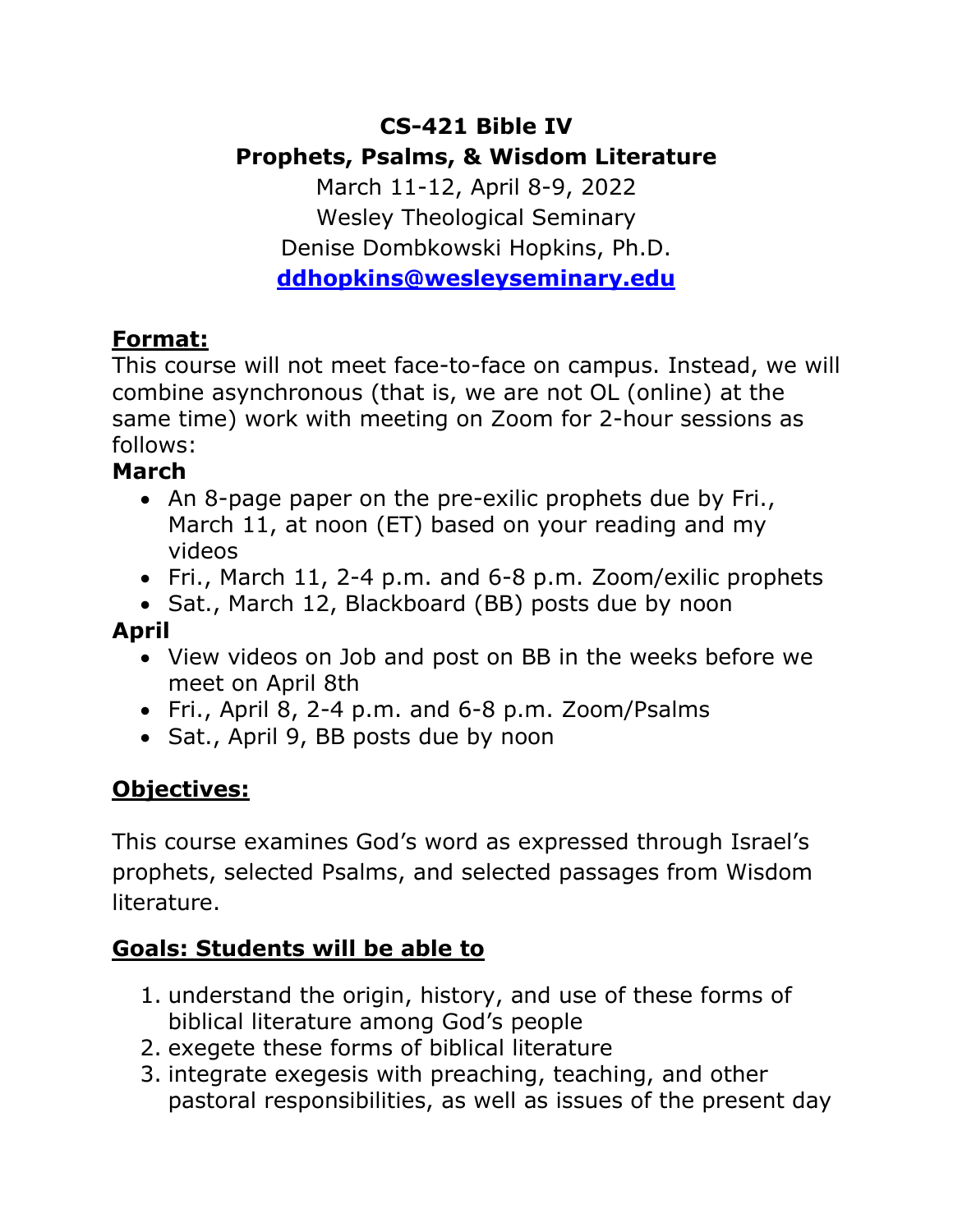**Textbooks:** You may order your books from any OL (online) bookseller or borrow from friends

## **REQUIRED:**

Denise Dombkowski Hopkins, *Journey through the Psalms* (Chalice Press, 2002) Louis Stulman & Hyun Paul Kim, *You Are My People: An Introduction to Prophetic Literature* Richard Clifford, *Wisdom Literature* Reference: Bruce Birch, Walter Brueggmann, Terrence Fretheim, David Petersen, *A Theological Introduction to the Old Testament, 2nd Edition\**

\*\*Also see documents posted on Blackboard by the professor under Documents

### **Assigned Reading:**

It is expected that you will have completed all of the assigned readings for each weekend session before the first day of class in each weekend session in order to participate in discussion and to complete your 8-page paper.

#### **Session I:**

## **Paper Due March 11, 2022 by 9 a.m. posted to Blackboard under Assignments**

Your assignment for the first session:

## **Read:**

*You Are My People: An Introduction to the Prophets* by Louis Stulman and Hyun Paul Kim

*A Theological Introduction to the Old Testament,* pp. 257-380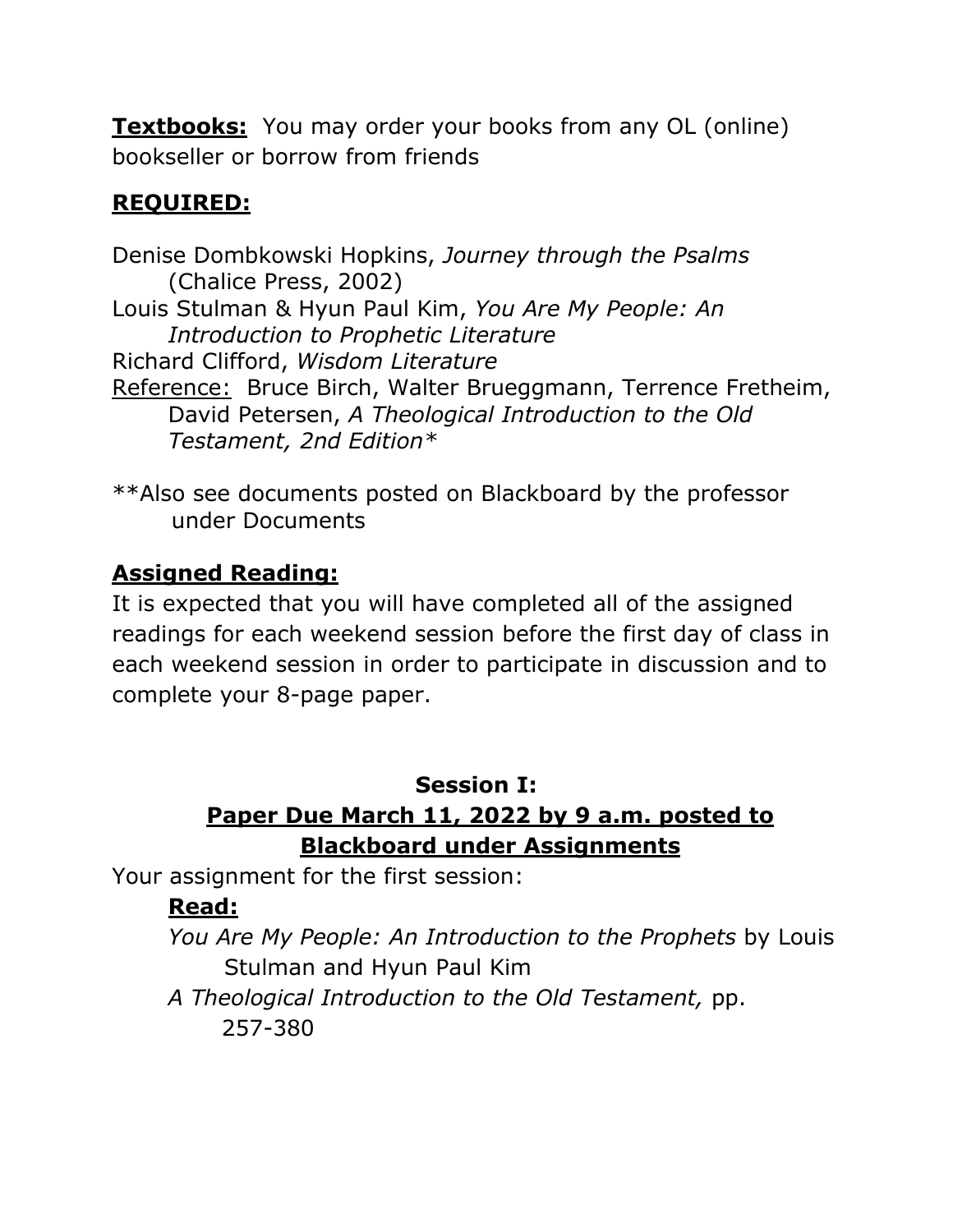### **Write a Paper:**

An 8-page paper (double-spaced, 12 font) is due March 11, 2022, posted on Blackboard (BB) by clicking on Assignments.

• Summarize the main message or theme of the pre-exilic prophets Amos, Hosea, Micah, and Isaiah of Jerusalem (Isa 1-39) and the historical situation each was addressing. Please be specific; cite supporting texts from each prophet with chapter and verse (do not write out the entire quote).

Suggest one way in which each of these 4 prophets addresses us today and why we need to hear what each has to say given what is going on in our world.

## **2 pages for each prophet**

- **Be sure to reference the required readings in your answer**.
- Don't use footnotes when you quote but simply give the author and page number in parentheses after the quote, e.g. (Stulman/Kim, 49).
- Pay attention to page limits; I will stop reading once I've reached the posted limit.
- Paper will be marked down 5 points for each day that it is late (unless you have permission from me for an extension).
- Put your name on your submission, either on top of the first page or in a header (Mac users). Please use numbers and letters only in your doc names; number signs or symbols will prevent me from opening your document.
- I will only accept .docx, .doc, or .rtf formats.

On Sat., March 12 you will post on DB. See DB.

## **Session II: April 8-9**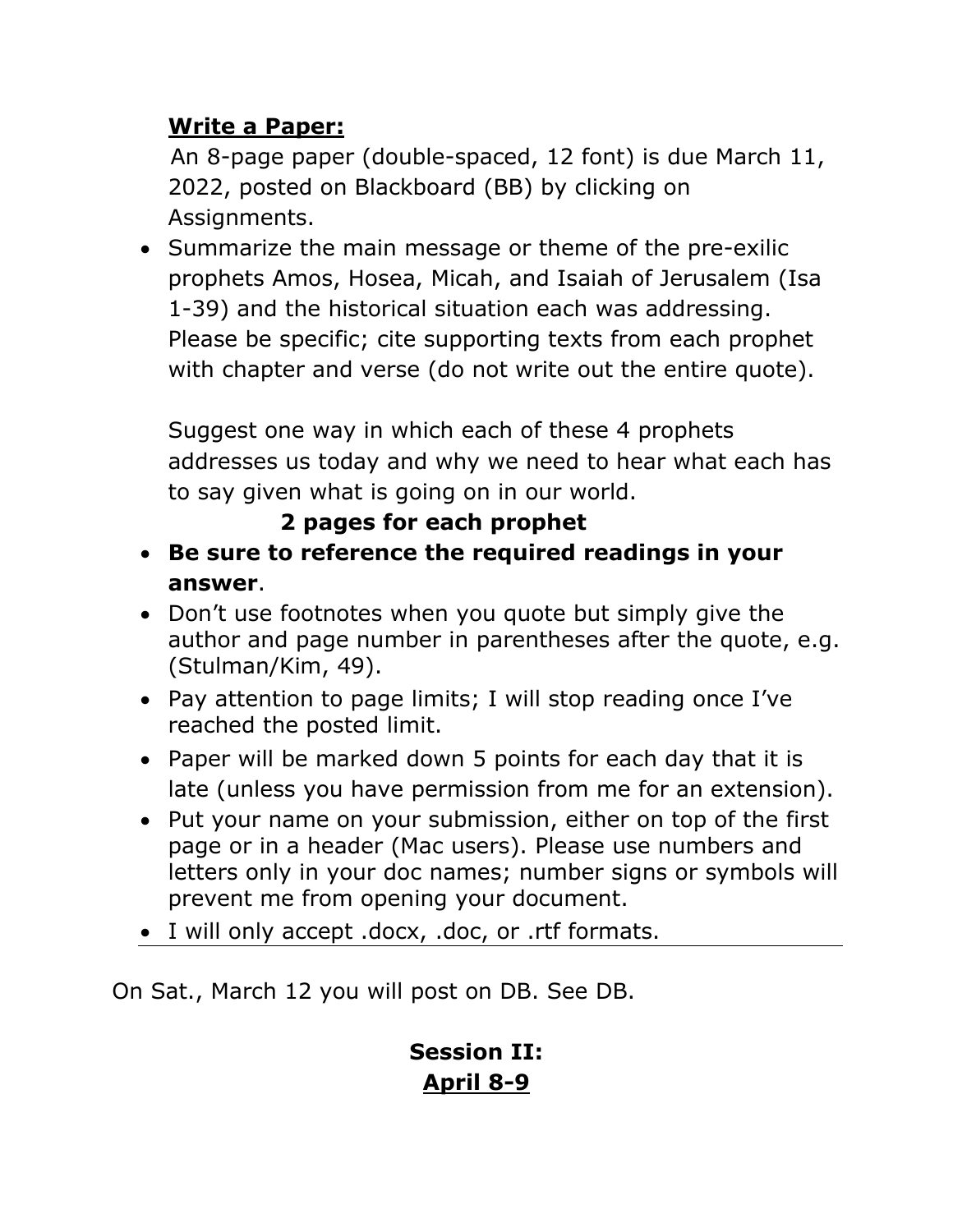Your assignment for the second session: **Read:**

*Journey through the Psalms* by Denise Dombkowski Hopkins *Wisdom Literature* by Richard Clifford

**View:** videos on Job

**Post:** responses to Discussion Board (DB) questions in the Weeks leading up to April 8. See DB and Job Modules under Weekly Modules.

You will also post to DB on Sat., April 9. See DB.

#### **Grading:**

The instructor assumes that everyone in the class is capable of the work required to receive a "B" grade for each assignment. The following interpretations of the meaning of each grade have been developed to help class members review their work to identify strengths and problems.

A "B" means that the basic elements of the assignment have been faithfully included, the argument is internally coherent, and clearly articulated.

A "B+" means the assignment is also well crafted.

An "A-" means that the assignment is not only well crafted, but it also probes the issues with considerable insight.

An "A" means the assignment is well crafted, reveals considerable insight, and moves beyond the range of the student's prior knowledge to begin to construct new perspectives and meanings for the subject. In other words, it shows the student's imagination at work; it has a creative edge.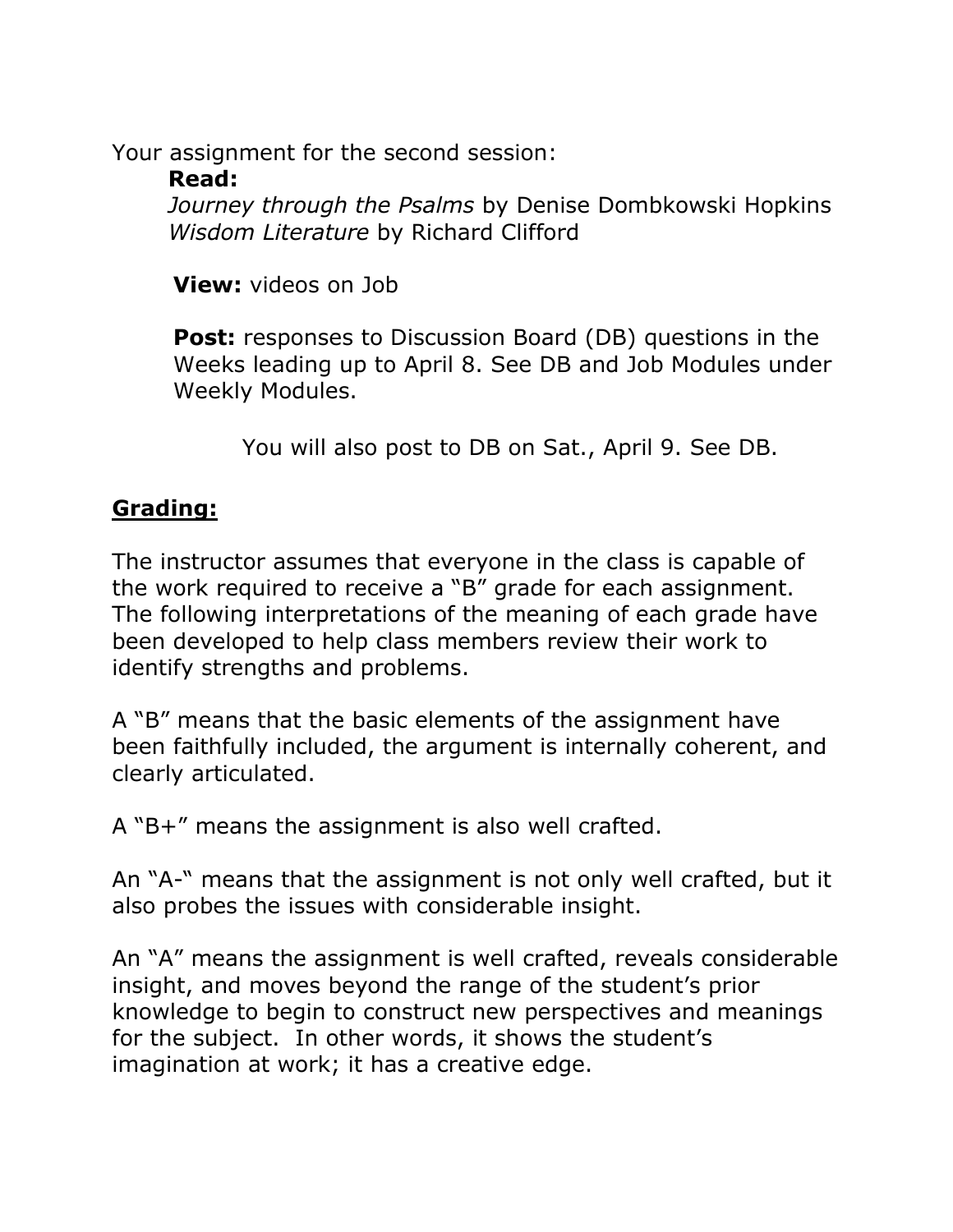A "C+" means that the assignment lacks clarity or focus, tends to reveal more the writer's opinions than the results of the writer's analysis, and lacks reflective insight into the issues being discussed.

A "C" means that the assignment does not move beyond the reporting of information from readings and/or class discussions to engaging them with issues being discussed; it may indicate inappropriate or misuse of data and readings.

A "C-" means that despite some moments of focused discussion and insight, major gaps exist in the development of the argument or discussion.

A "D" means the individual needs to see me.

An "F" means the individual needs to see me immediately.

**Grades will be reduced a step (e.g. from B to a B-) for assignments handed in after the start of class,** and a full letter grade for any assignments 24 hours past due. Assignments over 48 hours past due will be lowered two letter grades. We need to talk if an assignment is over 72 hours past due. Please note only two unexcused absences are allowed before grade is lowered one step.

Final course grades are mailed to the student, GBHEM in Nashville and the student's conference representative. Grades are not posted on-line.

#### **Recommended Web Sites:**

**bibleodyssey.org**—the latest historical and literary research on the people, places, and passages of the Bible by scholars from the Society of Biblical Literature (including me!).

**www.textweek.com —** ecumenical resources for study,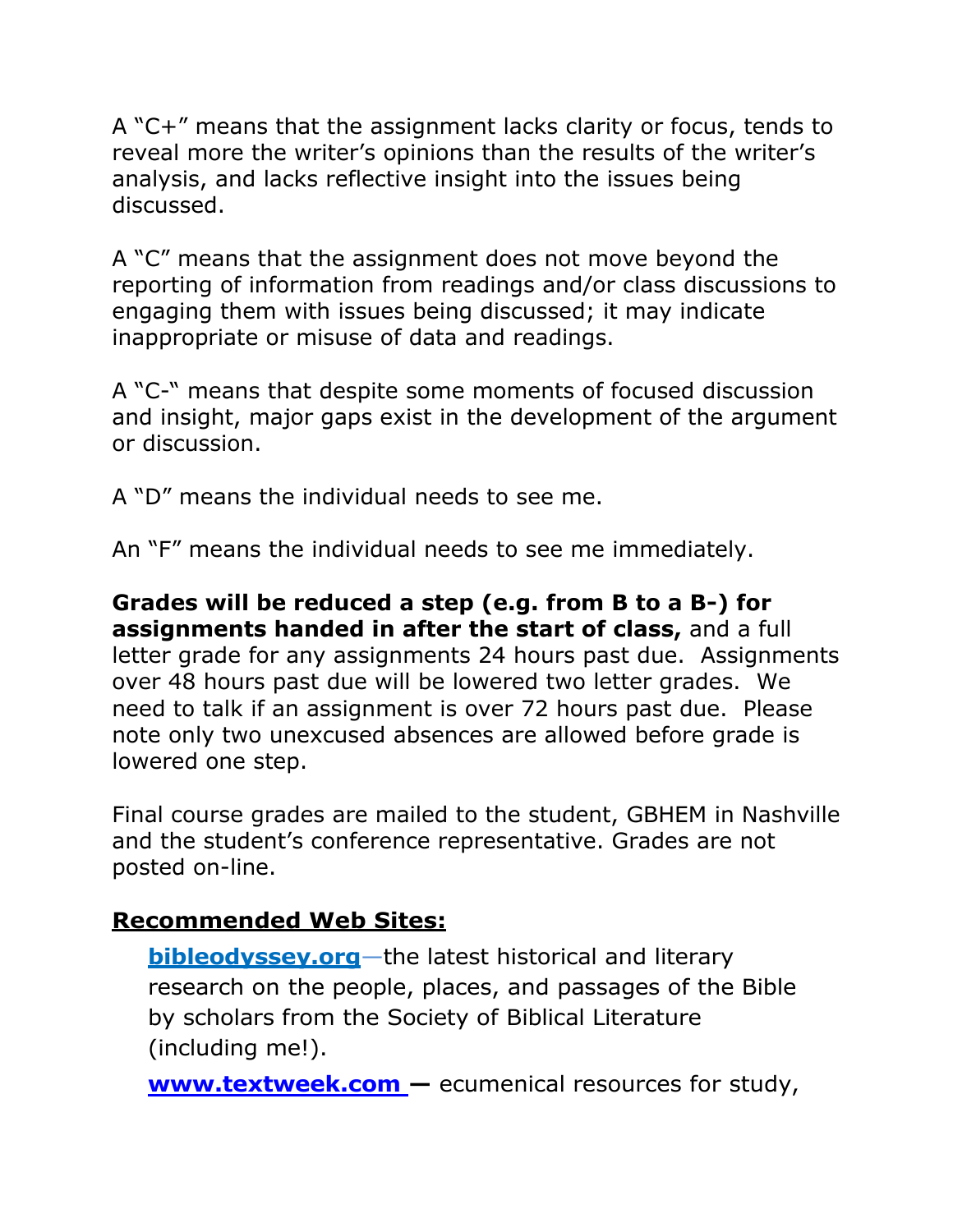liturgy, and reflection, including art index, movie connections and reviews. Web Mistress: Jenee Woodward, UMC, graduate of St. Paul School of Theology.

**www.usccb.org —** extensive scholarly footnotes. U.S. Conference of Catholic Bishops. NAB translation. **www.EnterTheBible.org --** A free, comprehensive, and trustworthy resource written by Luther Seminary faculty.

### **Inclusive Language**

In both oral and written contributions to the course, students are expected to be conscious of the power of language in theology. Inclusive language respects both gender and racial diversity, and students should demonstrate awareness that language about persons and God expresses values and impacts theological ideas in the details of race and gender connotations. Both gender and race are socially-constructed categories, and changing language is part of bringing justice to theological discourse.

## **Academic Policies**

**Attendance:** Students are expected to attend all classes in their entirety. Faculty member have the authority to set attendance policies for particular courses and those policies will be included in the course syllabus. Deviation from the attendance policy may result in reduction of grade or loss of credit for the course.

**Plagiarism:** Plagiarism is regarded as a serious offense and will result in substantial penalties, including the possibility of academic dismissal. The faculty regards the following as form of plagiarism or dishonesty:

- Copying from another students paper
- Giving or receiving unauthorized assistance to or from another student during an examination
- Using unauthorized material during an examination